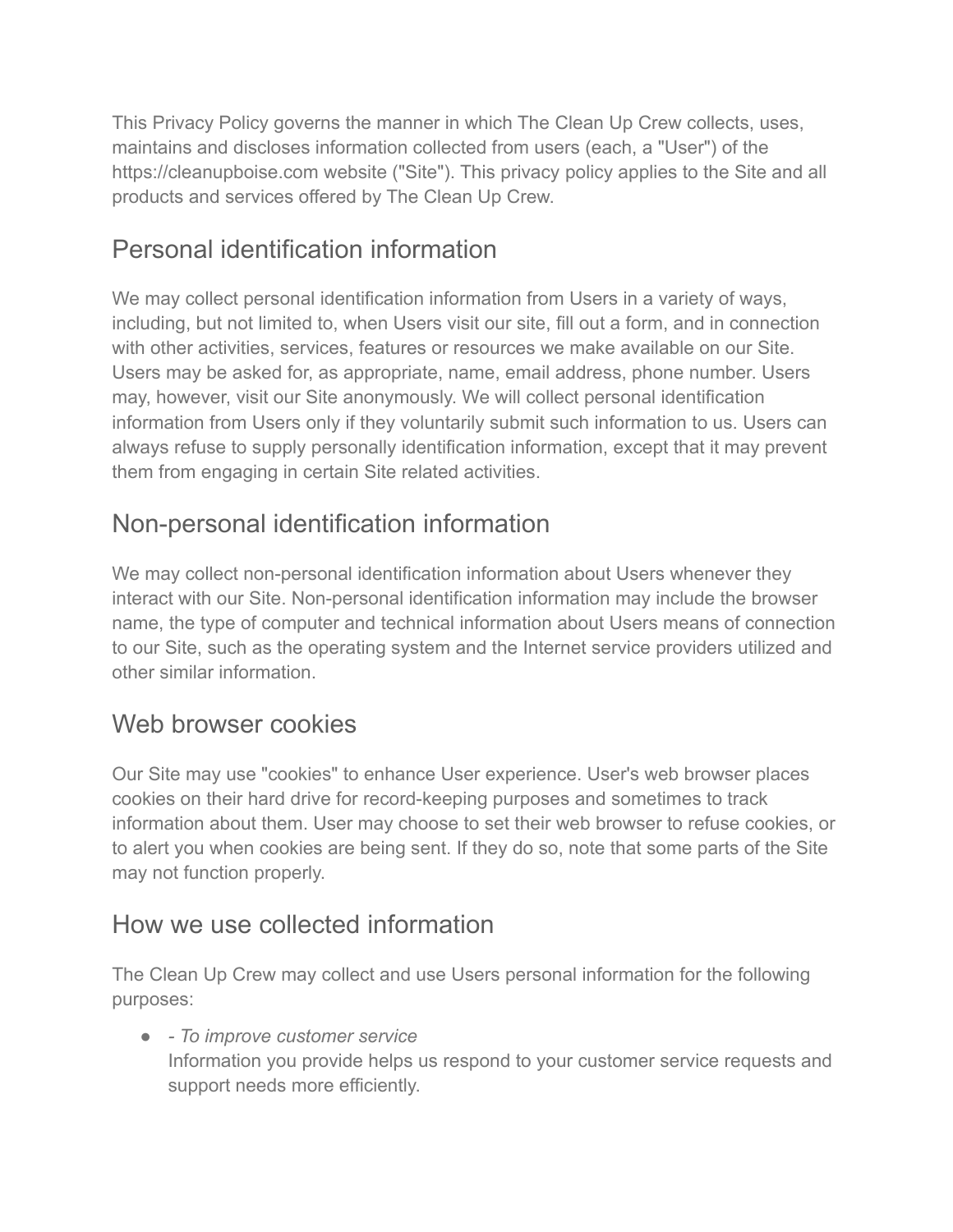- *To personalize user experience* We may use information in the aggregate to understand how our Users as a group use the services and resources provided on our Site.
- *To improve our Site* We may use feedback you provide to improve our products and services.
- *To send periodic emails* We may use the email address to respond to their inquiries, questions, and/or other requests.

### How we protect your information

We adopt appropriate data collection, storage and processing practices and security measures to protect against unauthorized access, alteration, disclosure or destruction of your personal information, username, password, transaction information and data stored on our Site.

Sensitive and private data exchange between the Site and its Users happens over a SSL secured communication channel and is encrypted and protected with digital signatures.

### Sharing your personal information

We do not sell, trade, or rent Users personal identification information to others. We may share generic aggregated demographic information not linked to any personal identification information regarding visitors and users with our business partners, trusted affiliates and advertisers for the purposes outlined above.

# Changes to this privacy policy

The Clean Up Crew has the discretion to update this privacy policy at any time. When we do, we will revise the updated date at the bottom of this page. We encourage Users to frequently check this page for any changes to stay informed about how we are helping to protect the personal information we collect. You acknowledge and agree that it is your responsibility to review this privacy policy periodically and become aware of modifications.

#### Your acceptance of these terms